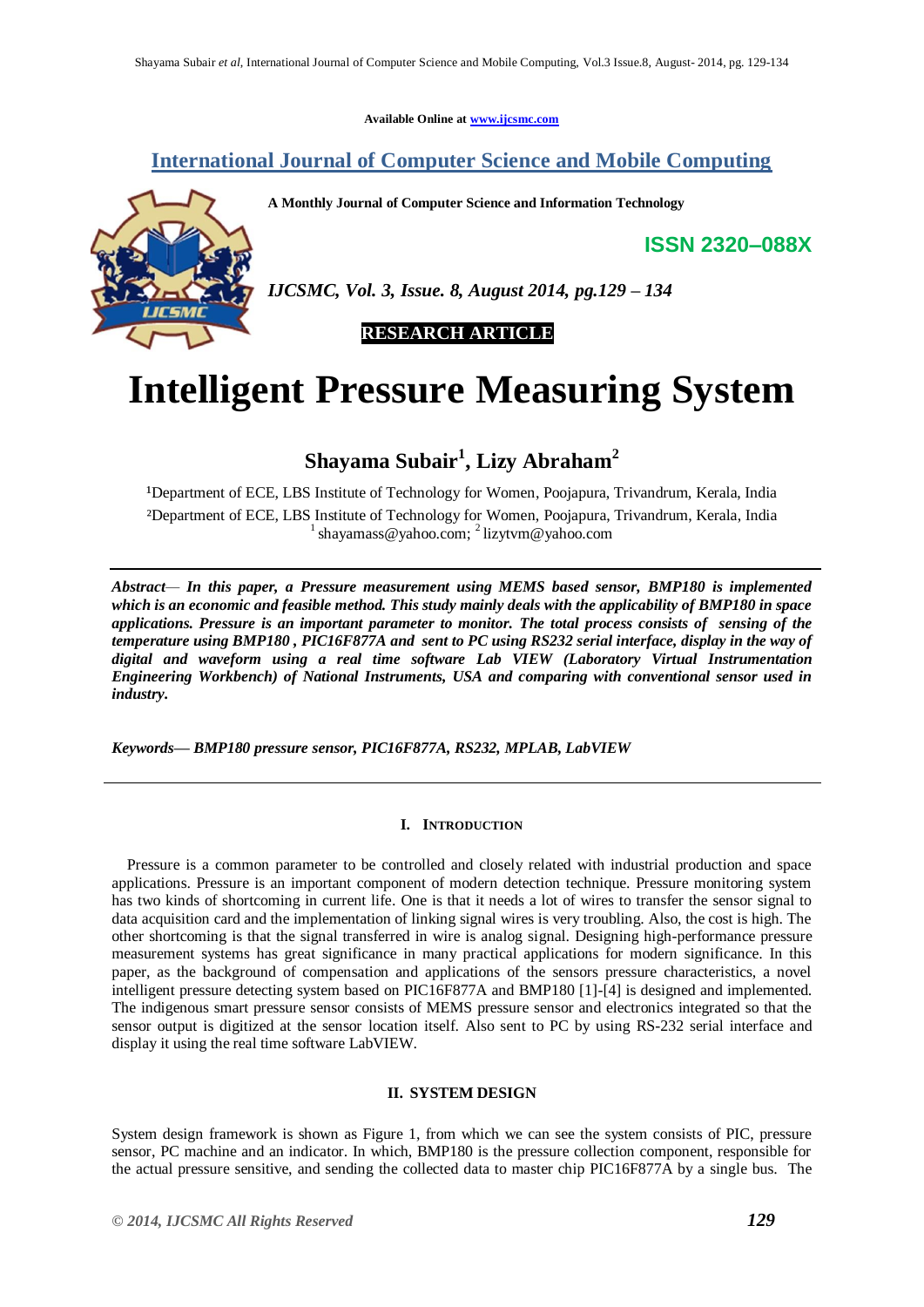main chip processes the received data and converts it into a barometric pressure. Simultaneously, on the one hand, send them to the host computer PC through its serial communication. This sensor as an internal temperature sensor which detects the temperature values during each pressure measurement. In addition, the system can easily set an artificial temperature threshold artificially, so that when the actual test detection system proceeds and the temperature exceeds the threshold value, the indicator will turn ON.



Fig.1 Framework map of system design

#### **III.SYSTEM HARDWARE DESIGN AND IMPLEMENTATION**

#### *A. Design and implementation of PIC external circuit*

 Since the system has programmable Flash memory in the internal of PIC16F877A so no external memory is needed, pin 32 can be directly connected to the VCC. At the same time, taking into account the PIC16F877A microcontroller has a clock inside the circuit, so only need to access timing control component in its OSC1/CLKI OSC2/CLKO pins to form a stable self-excited oscillator. When using the crystal and capacitors to form the resonant circuit, in principle, there are no strict requirements with the C1 and C2, but considering the size of capacitor usually affects the stability of the oscillator oscillation and the fast of vibration, therefore, usually capacitor selects  $15 \sim 35p$ F or so, this design chooses 20MHz crystal and 22pF capacitors. A pull-up resistor of 4.7Kohm is connected to VCC and then it is connected to the SDA and SCL pin of the sensor, the specific circuit design is shown in Figure 2.



Fig.2 PIC external crystal oscillator circuit

#### *B. Design and implementation of BMP180 pressure sensor interface circuit*

 The BMP180 is the high precision MEMS pressure sensors for consumer applications. The ultra-low power, low voltage electronics of the BMP180 is optimized for use in mobile phones, PDAs, GPS navigation devices and outdoor equipment. With a low altitude noise of merely 0.25m at fast conversion time, the BMP180 offers superior performance. The I2C (Inter Integrated Circuit) interface allows for easy system integration with a microcontroller. The BMP180 is based on piezo-resistive technology for EMC robustness, high accuracy and linearity as well as long term stability. The BMP180 is designed to be connected directly to a microcontroller of a mobile device via the I2C bus. The BMP180 consists of a piezo-resistive sensor, an analog to digital converter and a control unit with E2PROM and a serial I2C interface. The operating pressure and temperature range of BMP180 is 300hPa to 1100hPa and 0 to  $85^{\circ}$ C. The operating voltage of the sensor is 3.3V.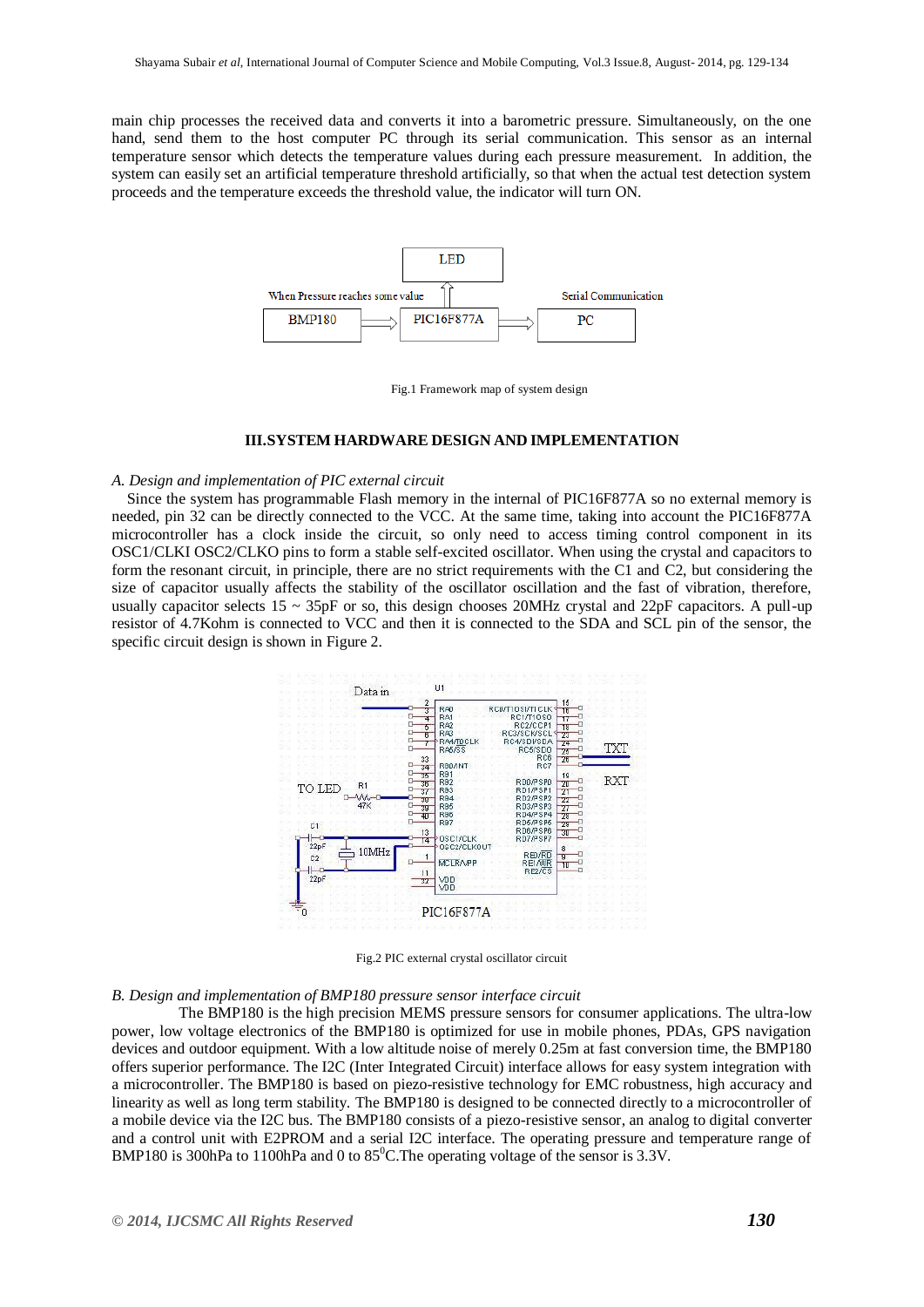## *C. Design and implementation of serial communication interface circuit*

 To communicate PIC with PC, a serial interface chip must be added between the PIC and PC to match the two levels. The serial interface communication circuit was shown in Fig.4. MAX3232 chip was used to convert the voltage level between MCU and PC. There are two RS232 interface in MAX3232, only one port was used to communicate with PC. The input pin labelled with TXD and RXD of MAX3232 was connected to the serial port of PIC16F877A.



Fig.3 Serial communication circuit

## **IV.DESIGN AND IMPLEMENTATION OF SYSTEM SOFTWARE**

#### *A. Design and implementation of PIC program in MPLAB*

PIC programming is done using **MPLAB** Integrated Development Environment (IDE) which is a gratis, integrated toolset for the development of embedded applications of Microchip's PIC and dsPIC microcontrollers. The system uses the microcontroller C language to execute software design and implementation which does not depend on the machine hardware system and the operating system. The Microchip Pickit3 is used for burning the PIC. The program for the BMP180 is written in Mplab and connects to Pickit3. Use CCS development tool as compiler, CCS can be used to compile the C source, assembly source code, connect and position the target file and library, create a HEX file and debug target procedures. For the Master PIC, we first need to define the output pins and force hardware I2C communication. To read from the slave, the first byte sent is the address of the slave. The second byte is the location of the data on the slave being requested. The communication is terminated before being restarted. The I2C Communication process is shown in Fig.4



Fig.4 I2C Communication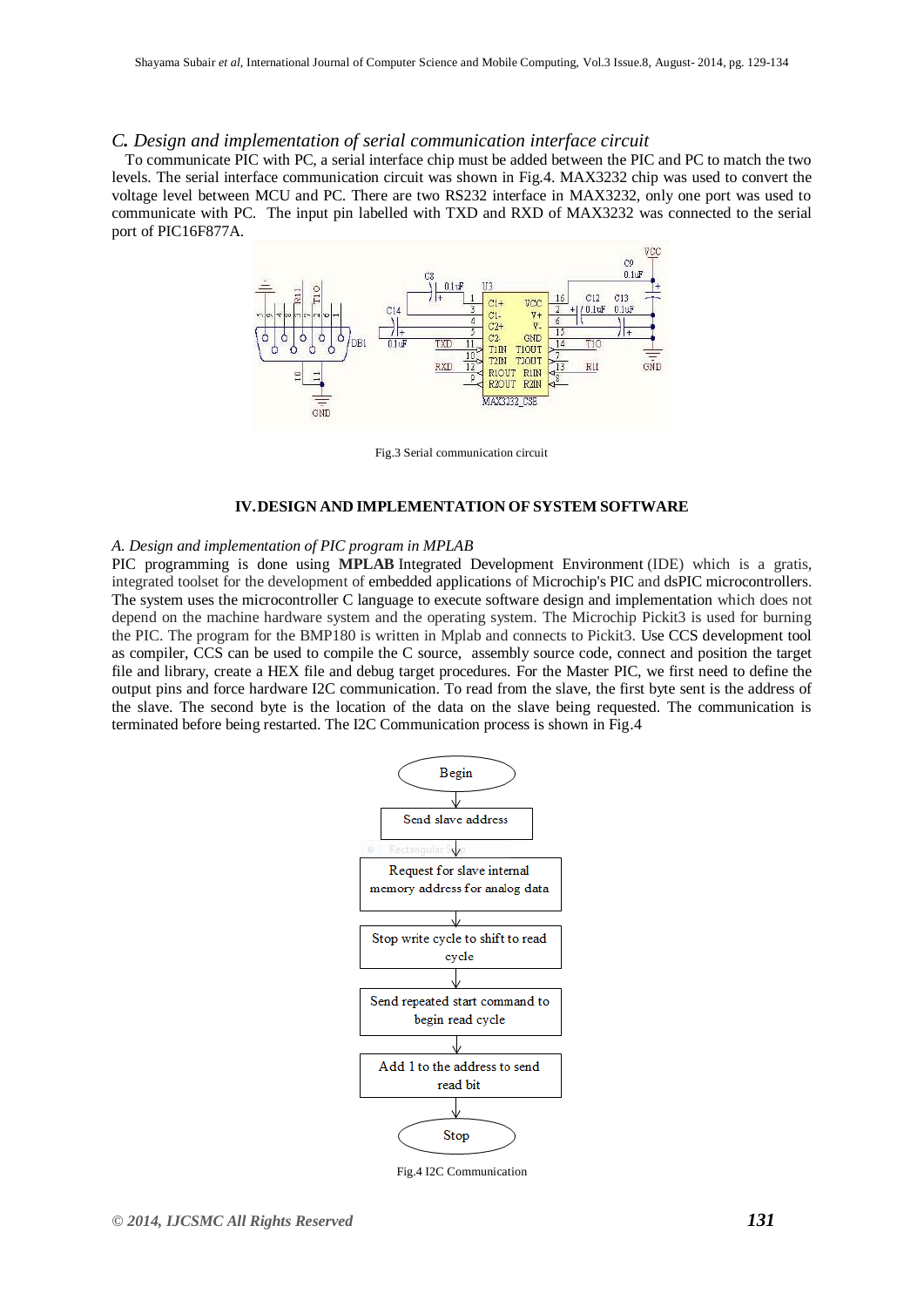The microcontroller sends a start sequence to start a pressure or temperature measurement. After converting time, the result value can be read via the I2C interface. For calculating temperature in °C and pressure in hPa, the calibration data has to be used. These constants can be read out from the BMP180 E2PROM via the I2C interface at software initialization. The sampling rate can be increased up to 128 samples per second for dynamic measurement. In this case, it is sufficient to measure the temperature only once per second and to use this value for all pressure measurements during the same period. The pressure and temperature data has to be compensated by the calibration data of the E2PROM of the BMP180. The BMP180 delivers the uncompensated value of pressure and temperature. The E2PROM has stored 176 bit of individual calibration data. This is used to compensate offset, temperature dependence and other parameters of the sensor. The flowchart of the process design of MCU is shown in Fig.5.



Fig.5 Process Design of MCU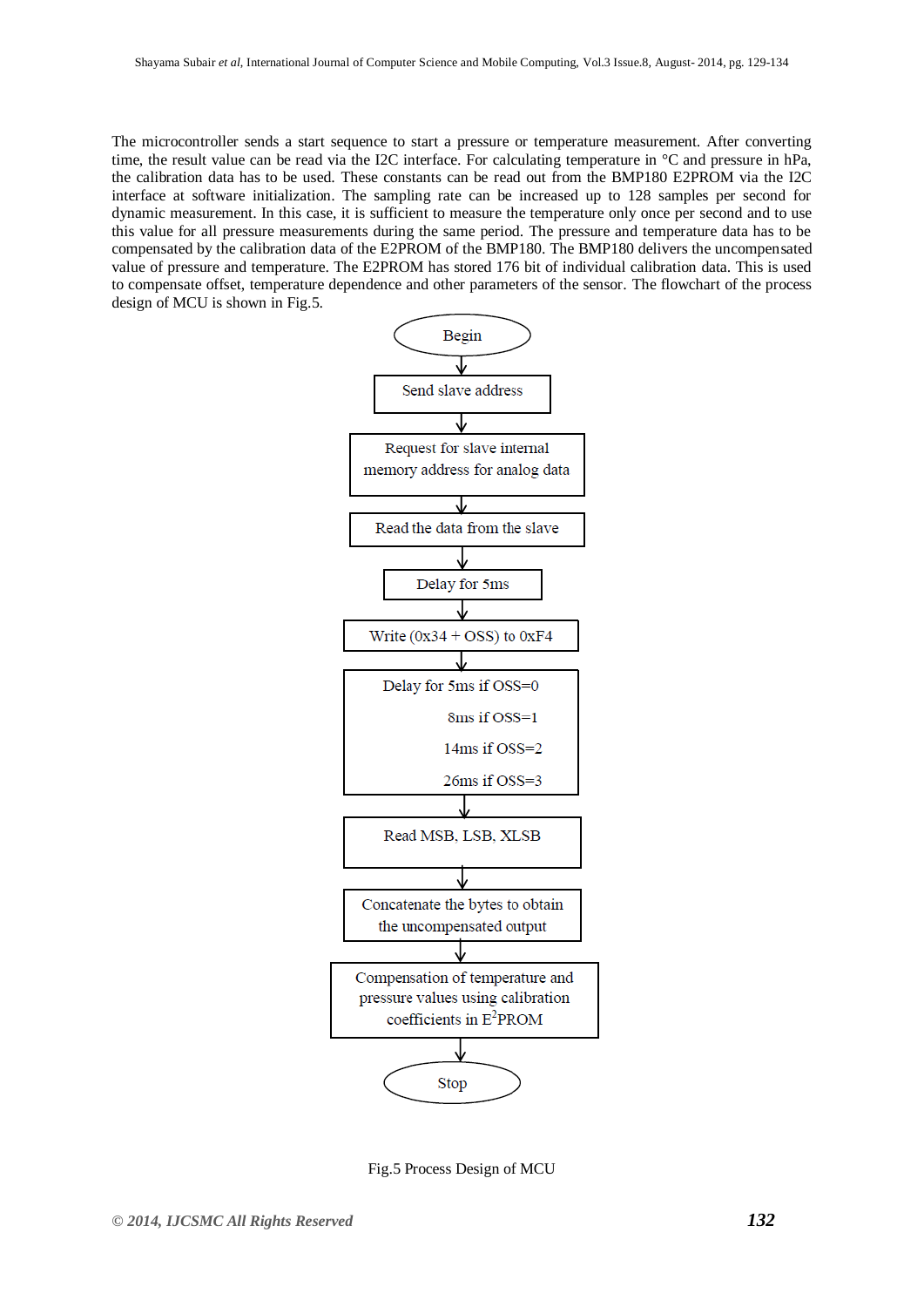#### *B. Program design of PC using LABVIEW*

 The temperature measurement system stored the raw data in flash chip and uploaded them to PC through RS232 serial communication interface. LABVIEW [7] and its data acquisition system is used to read data in the form of digital and waveform, simultaneously, display visually on the host computer using the main program interface in LabVIEW. The block diagram in LabVIEW mainly includes the serial port selection, begin detection/stop detection, current temperature display window and temperature change waveform. VISA Configure Serial port initializes the serial port specified by **VISA resource name** to the specified settings. Wire data to the **VISA resource name** input to determine the polymorphic instance to use or manually select the instance. The rate of transmission through RS232 is 9600.The time required for the write and read operations is 1000 milliseconds and one stop bit. The number of bits is required for data transmission is eight.

## **V. EXPERIMENTAL RESULTS**

 In order to test and verify the effectiveness of the pressure measurement system designed in this paper, different experiments are carried out at high and low pressure with the system. In the experiment, set the of high and low pressure dropping from 1000 mbar to 300 mbar, then rising from 500 mbar to 1000 mbar, change and detect the data every 0.01 mbar,then compare the error between the detected pressure and the set standard pressure. The sensor responses to high and low values are good. From the experimental test data in Table 1, we can see clearly, the standard error of the detected pressure with this system and actual set value at each pressure point is no more than ±2.4mbar, which indicates the proposed measurement system is correct and effective.

| <b>Input Pressure(mbar)</b> | <b>Output Pressure(mbar)</b> |
|-----------------------------|------------------------------|
| 300                         | 302                          |
| 400                         | 401.41                       |
| 500                         | 501.04                       |
| 600                         | 600.08                       |
| 700                         | 700.18                       |
| 800                         | 798.71                       |
| 900                         | 902.12                       |
| 1000                        | 1002.24                      |

TABLE 1 DETECTED TEMPERATURE DATA

#### **VI.CONCLUSIONS**

Pressure is one of the important parameters in the actual industrial processes, designing an intelligent pressure measurement system has been the focus of the work. In this paper, take the pressure measurement system based on BMP180 and PIC16F877A and introduce design methodology and implementation of such detection system, which has strong practical value. Simultaneously, it should also be noted that the sensor is the core device of the detection system, whose performance parameters directly affects the accuracy of the detected pressure. The Experimental result shows that the pressure detected with BMP180 and its accuracy is  $\pm 2.4$ mbar, which determines the scope of its utility, can only be the aspect where the accuracy is not very high.

## **ACKNOWLEDGMENT**

The authors would like to thank all the staff members of the department of Electronics and Communication, LBSITW, Poojapura for their support, guidance and encouragement.

#### **REFERENCES**

- [1]. Jie LI, Qiao JIANG, Xi-ning YU, Ying DU " Intelligent Temperature Detecting System", IEEE Conference on Intelligent System Design and Engineering Application,2010.
- [2]. WANG Li-xin, YANG Shao-qing, ZHENG Hong-jun," Temperature measurement method and temperature sensor". Liaocheng Teachers College.2005, 12(01):32-34.